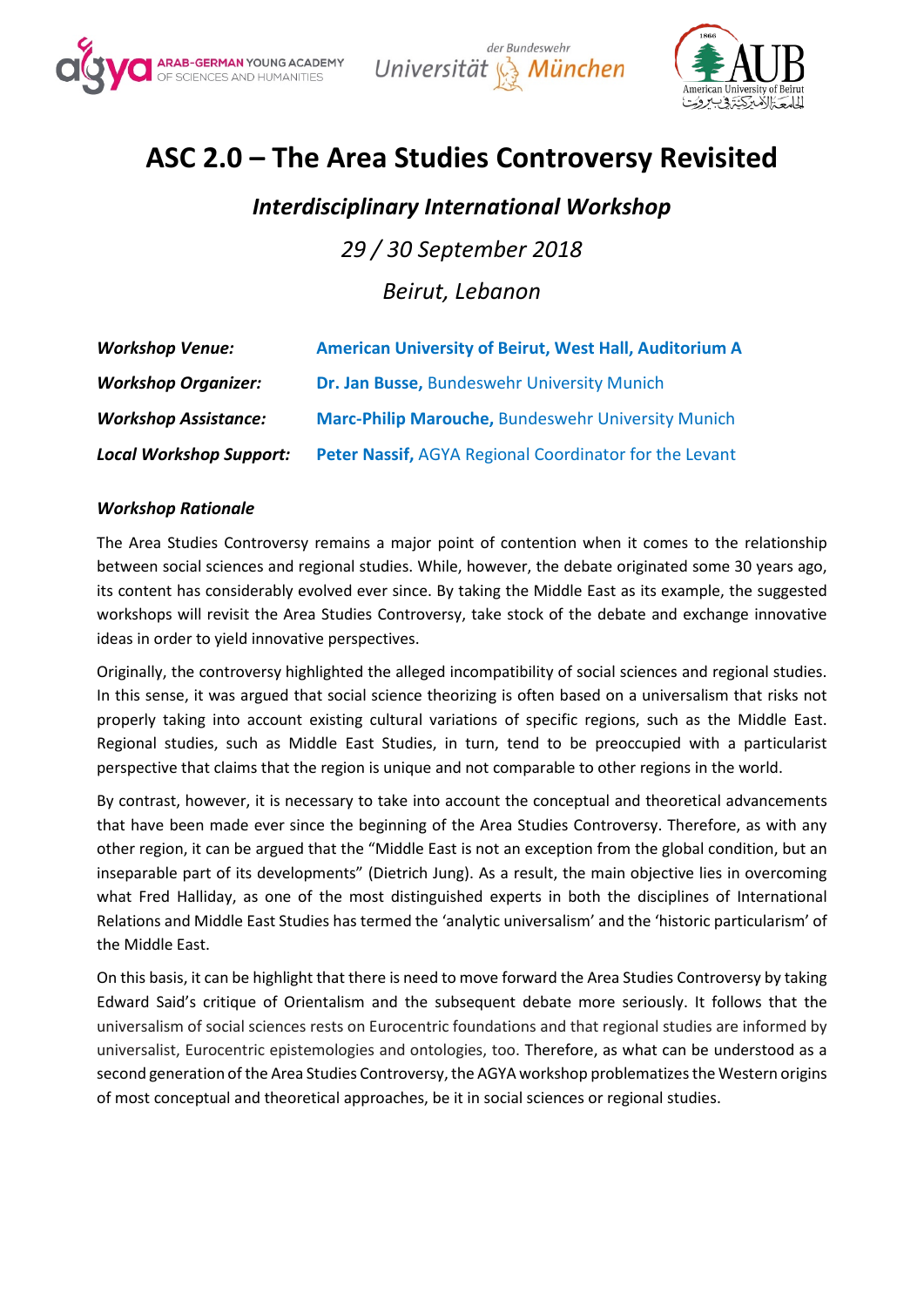#### **Workshop Program**

#### **29 September 2018**

**09:45-10:00 Welcoming Remarks and Presentation of the Rationale of the Workshop**

*Bilal Orfali, American University of Beirut; AGYA Member*

*Jan Busse, Bundeswehr University Munich, Germany; AGYA Member*

- **10:00-11:30 Panel I: Revisiting the Area Studies Controversy from Multiple Angles**
- 10:00-10:15 **Revisiting the (Middle East) Area Studies Controversy through the Lens of the Global IR Debate**

*Morten Valbjørn, Aarhus University, Denmark*

- 10:15-10:30 **Area Studies: between Islamization and Post-colonial Studies** *Sari Hanafi, American University of Beirut*
- 10:30-10:45 **Areas, Disciplines, and "Small Subjects": Endangered Species?** *Birgit Schäbler, Orient Institut Beirut; University of Erfurt, Germany*
- 10:45-11:30 Open Discussion based on Panel Presentations
- *12:00-14:00 Lunch Break*
- **14:00-15:30 Panel II: Area Studies Controversy through the Lens of the Relationship between International Relations and Middle East Studies**
- 14:00-14:15 **The Useful Controversy, Then and Now: With a special reference to International Relations**

*Bahgat Korany, American University in Cairo, Egypt*

14:15-14:30 **Revisiting the Area Studies Controversy through an Engagement with World Society and Governmentality**

*Jan Busse, Bundeswehr University Munich, Germany; AGYA Member*

- 14:30-14:45 **Presentation III: Title, TBD** *Andrea Teti, University of Aberdeen, UK*
- 14:45-15:30 Open Discussion based on Panel Presentations
- *15:30-16:00 Coffee Break*